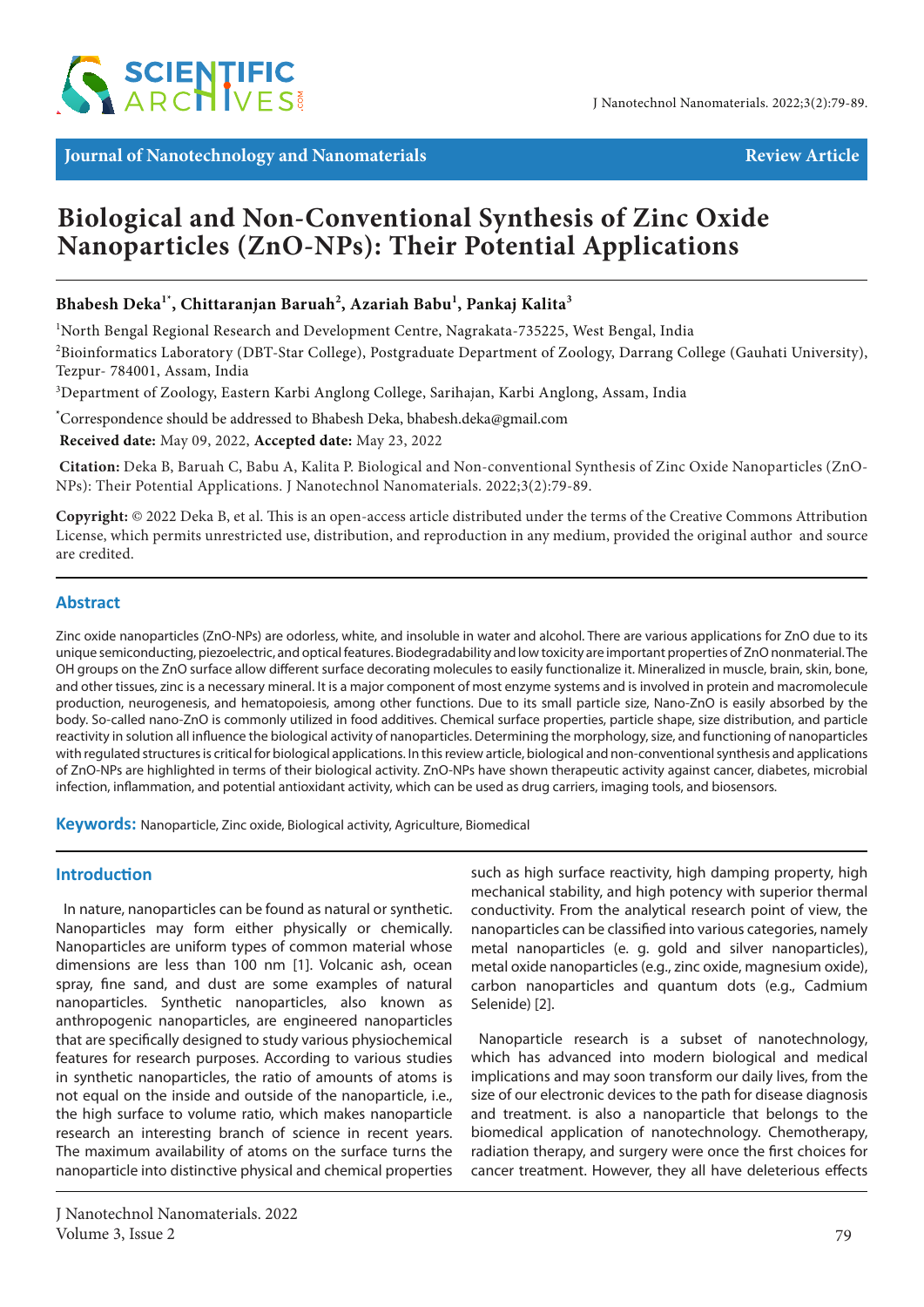on the cells and, due to their non-selective effects on the cells, may also impact normal cells. Considering the circumstances, manufactured nanoparticles may prove to be a viable alternative for treating a variety of ailments as they are efficient against disease cells as well as cancer cells without causing toxicological harm to the body system [3]. Metal-based drugs, which include inorganic nanomaterials in general, have been investigated as a potential next-generation nanomedicine, viz., iron oxide (Fe ${^3_3O_4}$ or -Fe ${^3_2O_3}$ ), titanium dioxide (TiO ${^3_2}$ ), cerium dioxide (CeO<sub>2</sub>), copper oxide (Cu<sub>2</sub>O or CuO), silica (SiO<sub>2</sub>), gold, silver, platinum, and zinc oxide (ZnO) nanoparticles (NPs) [4]. The physicochemical properties of ZnO-NPs, including mechanical, electrical, optical, magnetic, and chemical sensing properties, distinguish ZnO-NPs as a versatile amphoteric semiconductor material that garners considerable attention among other nanoparticles [5]. ZnO is a white granular n-type semiconductor with no odor and has a band gap of about 3.37 eV at room temperature. The excitation binding energy is about 60 MeV. It is not soluble in water and alcohol but is soluble in all acids and alkalis. Due to their large surface area [6], ZnO-NPs present a notable achievement in catalytic activity. The morphological behavior of such materials allows them to open a wide new range of possibilities in the field of nanobiotechnology [6].

Because of their low toxicity and biodegradability [7], ZnO-NPs have unique properties in the treatment of some diseases. In comparison to other nanoparticles, ZnO-NPs have biocompatibility, bioavailability, and high solubility. These properties cause ZnO-NPs to retain an alternative biomolecular activity in a variety of body systems and can be localized to control cellular cycle activity [8]. Such nanoparticle interactions can be evaluated under several biological systems. In the present review, we summarized the studies related to biological and non-conventional synthesis of ZnO-NPs and the therapeutic strategies regarding uses of synthesized ZnO-NPs in various fields.

# **Synthesis Techniques for ZnO-NPs**

Conventional and unconventional methods can both be used to make zinc oxide nanoparticles (ZNPs) [9]. Conventional methods of synthesis include physical, chemical, and biological (green) synthesis, whereas non-conventional methods include microfluidic reactor-based synthesis. Biological approaches (green synthesis) and microfluidic reactor-based methods have prospective alternatives to physical and chemical procedures since they are environmentally friendly, non-toxic (safer), reproducible, and promising **(Figure 1)**.



J Nanotechnol Nanomaterials. 2022 Volume 3, Issue 2  $80$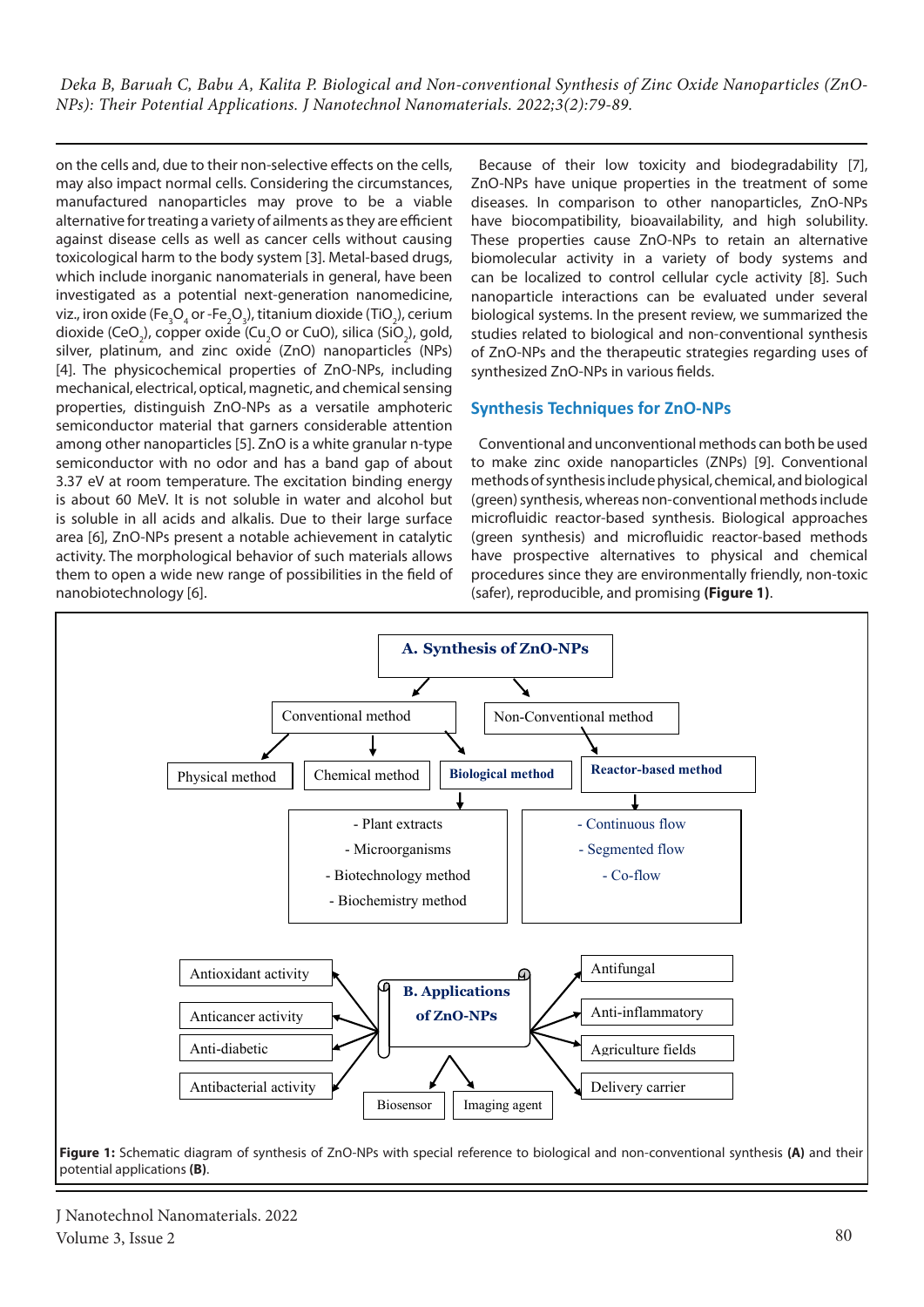# **Biological Methods for ZnO-NPs Synthesis**

Biological approaches are promising non-toxic alternatives to physical and chemical synthesis [10]. The biological synthesis of ZnO-NPs has used microorganisms (bacteria, fungi, algae, and bacteriophage), plant extract DNA, and proteins [11]. The methods of biological synthesis of ZnO-NPs are still unknown.

Some bacteria utilizing specific enzymes can produce ZnO-NPs. The antibacterial agents ZnO-NPs (10-95 nm) have been synthesized by bacteria such as *Bacillus megaterium*, *Sphingobacterium thalpophilum*, *Staphylococcus aureus*, *Halomonas elongata*, *Candida albicans*, and *Aspergillus niger* [12–15]. The 61 nm and 25 nm ZnO-NPs produced by fungi can be employed as antibacterial agents and for steroidal pyrazoline production. They have been shown to synthesize ZnO-NPs in *Pichia fermentans* JA2 and *Pichia kudriavzevii* [16]. In yeast, the antibacterial agent's hexagonal wurtzite and smooth/elongated ZnO-NPs (10-61 nm) were generated. Both *Sargassum muticum* and *Chlamydomonas reinhardtii* have been utilized to produce ZnO-NPs. Their nanoflowers (55-80 nm HR-SEM; 21 nmXRD) and hexagonal wurtzite NPs (FE-SEM; 42 nmXRD) show green chemistry is gaining popularity due to its environmental responsiveness and its usage in the biological synthesis of metal oxide NPs [17]. These approaches are claimed to be more eco-friendly, cost-effective, nontoxic, and biocompatible than chemical and physical methods. This method's ZnO-NPs have outstanding anticancer and antibacterial action and can be used in solar photocatalysis, dye photodegradation, and antimicrobial agents. Egg albumin was used to produce spherical and hexagonal wurtzite ZnO-NPs and the NPs were 16 nm (XRD), 10-20 nm (TEM), and 8-22 nm (TEM) (AFM) [18]. Gelatin was also employed to manufacture 20 nm ZnO-NPs (Zn, 59.10%; O, 28.93%) with antibacterial and anti-angiogenic properties [19].

# **Non-Conventional Method: The Microfluidic Reactor-Based Synthesis**

Microfluidic reactors are employed for controlled, nonconventional synthesis of nanoparticles, which may be exploited for bench-top material production [20]. Kang et al. [21] established a continuous and efficient microfluidic reactor-based synthetic process, which was implemented using a time-pulsed mixing approach that had been refined using numerical simulations and experimental methodologies. Since the microfluidic reactor mixes reactants on a microscale, viscosity is the dominant factor determining flow rather than inertial forces (low Reynolds number 102) [22]. The microfluidic ZnO-NP production provides improved control of the reaction [23]. In the microfluidic environment, mixing happens through diffusion and laminar flow. The reaction temperature should also be precisely regulated in a microfluidic reactor when manufacturing NPs (73/100). In the microfluidic reactor's microchannel, the reactions are controlled by reducing agents and metal salts at low temperatures (15-20°C). Dynamic precursors are produced via reduction after the reactants are combined. Finally, NP nucleation and growth occur at a higher temperature (80-90°C). To prepare high-quality NPs with a high degree of crystallinity and limited size distribution, each step of nanoparticle formation should be controlled within a narrow time frame and terminated at the required stage. Microfluidic reactor technologies provide various advantages in NP synthesis [24]. Compared with conventional techniques of synthesis, a microfluidic reactor employs tiny reagent amounts and offers selectivity, environmental friendliness, short reaction time, a small footprint, and better safety [25]. Specifically, controlling the flow (e.g., continuous, or segmented flows) alters the reaction conditions (e.g., temperature, time, and reagent concentrations) in the microfluidic reactor to produce high-quality products with improved characteristics and enhanced performance [26]. Metal oxide NPs, semiconductors, and quantum dots (QDs) are common products of microfluidic reactor-based synthesis. Microfluidic reactor systems have also been used to manufacture ZnO-NPs. In a microfluidic reactor, ZnO-NPs/ nanowires were produced using a hydrothermal technique [26]. Joo et al. [27] have revealed the bottom-up device fabrication for creating ZnO nanowires in a continuous flow from ZnO seeds. A segmented flow was used for the synthesis of ZnO-NPs, which formed microfluidic segments of dropletlike tiny reaction mixture sections at high flow rates [28]. Using a static micromixer, they boosted internal convection by boosting heat exchange between the reaction mixture and the channel environment. The microfluidic synthesized ZnO-NPs had strong preservability and stability in working solution, and the synthetic microfluidic system provides a lowcost, environmentally friendly method for the continuous [24].

# **Potential Applications oF ZnO-NPS**

#### **Therapeutic biological activity of ZnO-NPs**

The Food and Drug Administration (FDA) has designated ZnO-NPs as a 'GRAS' (Generally Recognized As Safe) material and has been recognized as an effective anticancer therapy [29]. As ZnO-NPs are low in toxicity, they can be used in a variety of biological applications such as antioxidant, antibacterial, antifungal, anticancer, anti-diabetic, and agricultural applications [30].

**Antioxidant activity:** The electron contribution of an oxygen atom contributes to the antioxidative characteristics of ZnO-NPs. ZnO-NPs can be used as a powerful antioxidant and an important additional treatment for chemotherapeutic drugs that induce male reproductive failure [31]. This property enables ZnO-NPs to maximize doxorubicin's potential therapeutic efficacy while minimizing its gonadotoxic effects. Furthermore, numerous studies have revealed that ZnO-NPs can heal oxidative damage and glutathione depletion. Other studies have found zinc in the male reproductive system, which has the potential to increase reproductive function and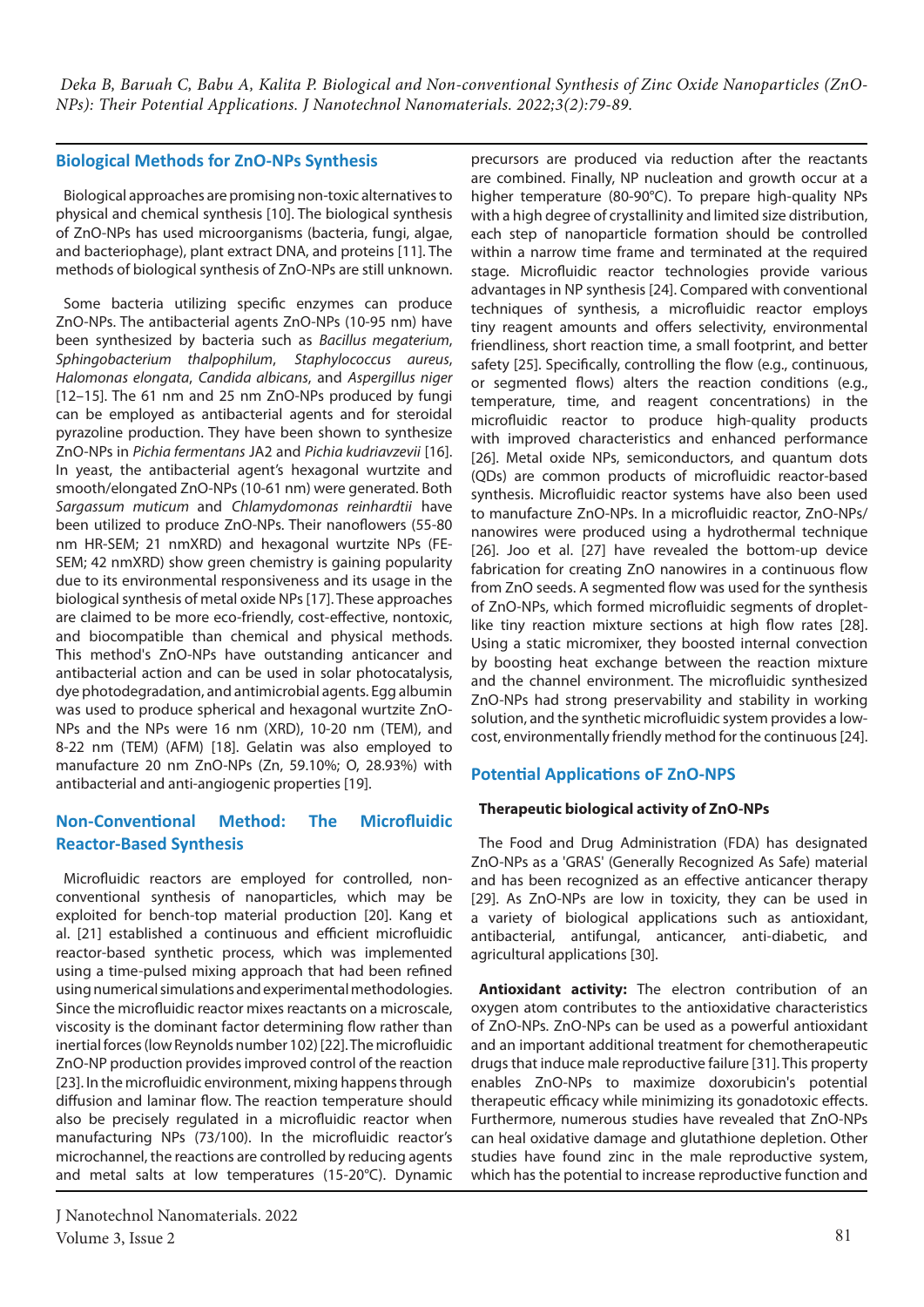seminal fluid. As a result, Zn is an essential component of the spermatogenesis process [32]. The ability of the produced ZnO-NPs can be very beneficial in the therapeutic treatment of many diseases caused by oxidative stress. Antioxidant molecules can eliminate excess free radicals in the body. When the body produces an overabundance of free radicals, ZnO-NPs can help to boost the body's antioxidant system. Because free radicals can harm biomolecules in the body and promote oxidative stress, they should be avoided [33]. ZnO-NPs can boost antioxidant enzyme levels while decreasing malondialdehyde (MDA) [34]. As a result, such nanoparticles have the potential to protect the cell membrane properties of the body system from oxidative stress damage. ZnO-NPs have strong antioxidant properties and can scavenge free radicals up to 91% in 90 minutes [35]. In the same context, ZnO-NPs can cause oxidative stress, apoptosis in the liver, and DNA damage if exposed to them orally [36]. Lower dosages of ZnO-NPs have cytoprotective effects, which lead to an increase in antioxidant activity and a reduction in excess free radicals caused by Aflatoxin B1 [37]. Through free radical scavenging, such nanoparticles can protect hepatic cells from the ravages of Aflatoxin B1. According to a study, there is a link between dietary aflatoxin penetration and liver cancer in humans [38].

**Anticancer activity:** Cancer is an uncontrolled division of malignant cells that is traditionally treated by radiotherapy, surgery, and chemotherapy. These traditional methods are effective against malignant cells, but they cause serious side effects on the nearby non-malignant cells as these methods are non-selective [39]. To overcome the relative side effects, we need to explore nanomaterial-based nanomedicine since they have high surface functionality, high biocompatibility, targeted drug delivery capacity, and cancer targeting. Taking the advantages into account, ZnO-NPs can be chosen as a promising nanomaterial platform to cure or treat malignant cells [40]. *In vivo*, Zn<sup>2+</sup> is an essential trace element for humans, and it was considered safe *in vivo* [41]. ZnO-NPs have selective cytotoxicity among malignant cells compared to nonmalignant cells. They have the ability to destroy malignant cells selectively *in vitro* and *in vivo* as well through arguing selective localization [42]. The nanosize and high surface reactivity characteristics of ZnO-NPs allow them to penetrate through the blood stream towards the malignant cells, hence acting as cytotoxicity against these cells. Due to nanosized, they can localize specifically inside the malignant cells [43]. ZnO-NPs show antiproliferative effects and this nanoparticle can treat human gastric adenocarcinoma cell lines, resulting in the use of ZnO-NPs as a promising anticancer agent in comparison to traditional therapy [44]. Such research findings suggested that a zinc deficiency could lead to cancer and make healthy cells unstable. ZnO-NPs modified with Polyethylene glycol (PEG) to treat different breast cancer cells and found such nanoparticles are very effective against different breast cancers [45]. These nanoparticles have the ability to destroy cancer cells by inducing reactive oxygen species

and activating p53-dependent apoptosis, causing cell death. The anticancer properties of ZnO-NPs against human lung cancer showed that by generating reactive oxygen species, lung cancer proliferation can be inhibited, and indicated that ZnO-NPs also show genotoxic effects against lung cancer, which can be concluded that ZnO-NPs are a novel therapeutic anticancer agent [46]. The cytotoxicity effect of ZnO-NPs against ovarian cancer cells shows significant apoptosis and cytotoxicity of ovarian malignant cell SKOV3 through inducing reactive oxygen species and oxidative stress [47]. Sharma et al. [48] reported the pharmacological mechanism of ZnO-NPs on HepG2 cells, which is a human liver cancer cell. They found high cytotoxicity and genotoxicity against HepG2 cells when exposed to ZnO-NPs. The anticancer ability of ZnO-NPs shows inhibition of proliferation of fibrosarcoma HT1080 cells and suggests the phenomenon of autophagy by inducing reactive oxygen species in cancer cells [49]. In relation to autophagy and the regulatory mechanisms involved in autophagy, studies have shown that a decrease in autophagic effluent in A549 cells can result in an accumulation of autophagosomes [50]. The dissolution of ZnO-NPs correlated with autophagy generation in lysosomes and removing zinc ions from ZnO-NPs increased their capacity to destroy lysosomes, impairing autophagy flux and mitochondria, and excess production of reactive oxygen species causing cell death [50]. Overall, the ZnO-NPs contain the potency of anticancer activity.

**Anti-diabetic activity:** Diabetes affects people all over the world. According to reports, type-II diabetes patients outnumber type-I diabetes patients [51]. Zinc, an essential trace micronutrient, plays a role in insulin storage, secretion, and biosynthesis [52]. Zn is essential for the release of insulin from pancreatic cells [53]. As a result, ZnO-NPs have the potential to operate as an anti-diabetic drug in the treatment of diabetes mellitus. The anti-diabetic effects of ZnO-NPs and zinc sulphate on diabetic rats with high dosages outperform ZnSO<sub>4</sub> in anti-diabetic effects [54]. Hussain et al. [55] employed HEC to make ZnO-NPs for diabetic complications research. These nanoparticles lower blood sugar, malondialdehyde, and asymmetric dimethylarginine (ADMA). Bayrami et al. [56] produced ZnO-NPs and evaluated their anti-diabetic efficacy, finding a large increase in high lipoprotein levels as well as a rapid decrease in blood sugar. Amiri et al. [57] produced ZnO-NPs containing thiamine, and the results demonstrate that diabetes therapy is enhanced. ZnO-NPs were very effective to reversing diabetes-induced pancreatic damage [58]. ZnO-NPs can improve glucose mitigation, serum insulin production, and blood sugar control [59]. ZnO-NPs mediated diabetic groups enhance insulin levels in serum and that these nanoparticles did not influence hyglycemia in living cells, implying that it might be employed as an insulin secretor [59]. Vilagliptin and ZnO-NPs had a significant effect on both type 1 and type 2 diabetes therapy, showing that such nanoparticles are significant anti-diabetic drugs [60]. Since ZnO-NPs aid in the lowering of high blood sugar levels, they have been identified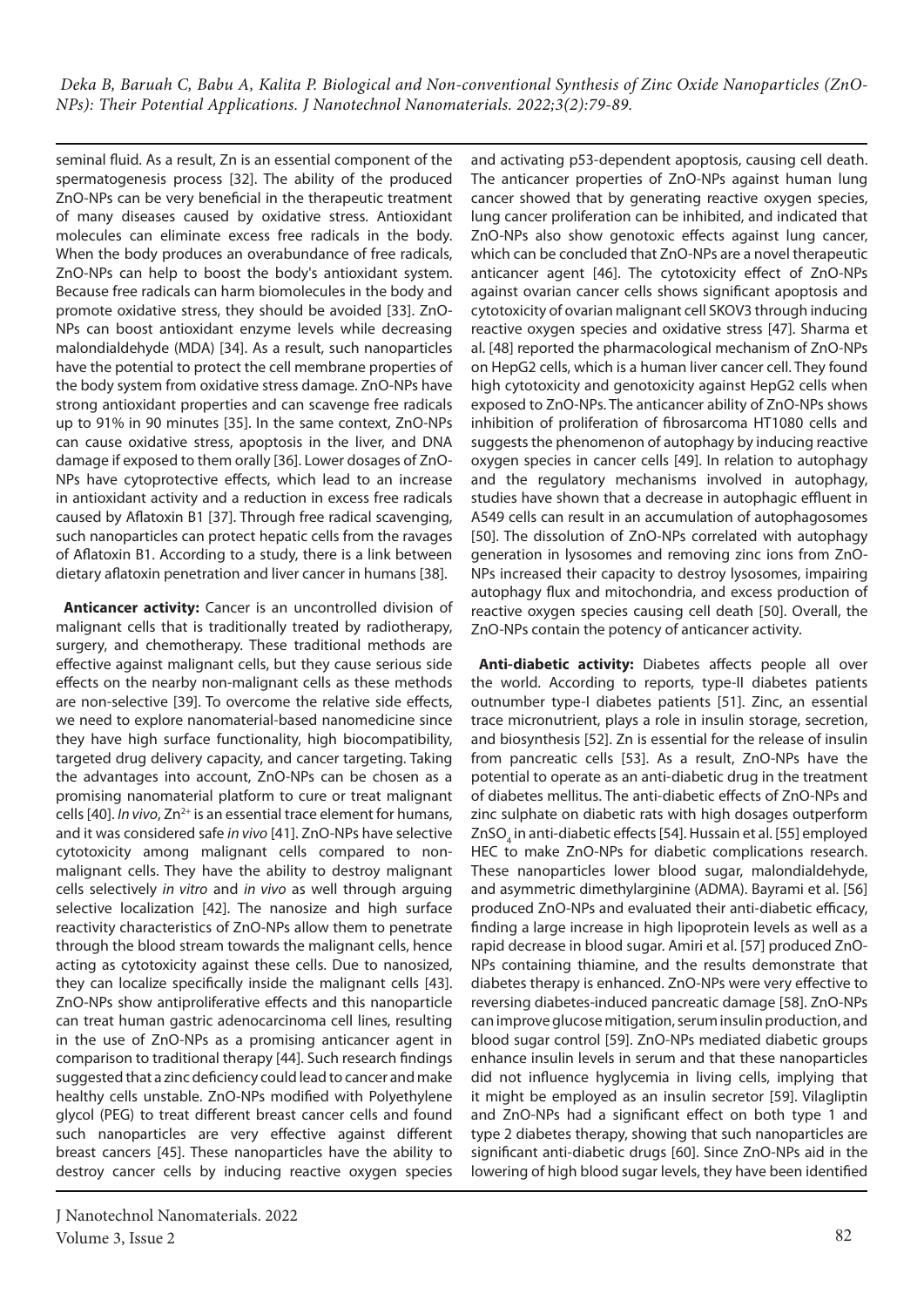as major potent anti-diabetic agents, and in the future, they may aid in the discovery of a suitable promising treatment against diabetes mellitus.

**Antibacterial activity:** The "American Heritage Medical Dictionary, 2007" defines antibacterial activity as "the action through which the rate of expansion of a bacterial colony is killed or inhibited." Antibacterial activity on microbes is essentially a surface effective function that is not toxic to the host [61]. Antibacterial drugs with proper dosages have the capacity to harm bacterial growth. As a result, antibacterial drugs can be used to prevent bacterial infection as well as to act as chemotherapeutic agents. If these chemicals can kill bacteria, they are said to be bactericidal [62]. ZnO-NPs are effective against the growth of both gram-positive and gramnegative bacteria, and ZnO-NPs can reduce the growth rate of bacteria, making ZnO-NPs potent antibacterial agents [63]. The high sensitivity type of bacteria with a lipid bilayer permits ZnO-NPs to be an efficient antibacterial agent [64].

ZnO-NPs are suitable antibacterial materials due to their great properties, such as their strong ability to inhibit pathogenic agents and their high surface reactive area [65]. ZnO-NPs have an antibacterial toxicity mechanism and have the ability to stimulate the development of excess reactive oxygen species such as hydroxyl radicals, superoxide anion, and hydrogen peroxide [66]. ZnO-NPs have antibacterial properties against *E. coli* and an average size of 30 nm can disrupt membrane integrity by interacting with the phospholipid bilayer of the bacterial membrane [67]. The antibacterial activity of ZnO-NPs can be inhibited by the augmentation of radical scavengers such as vitamin E, mannitol, and glutathione. It demonstrates that the generation of reactive oxygen species plays a significant role in the antibacterial activities of ZnO-NPs [67]. While studies on ZnO-NPs against *Vibrio cholerae* using two biotypes of cholera bacteria, classical and El Tor, reported that ZnO-NPs are more effective in resisting the rate of growth of the El Tor biotype of *Vibrio cholerae*, which is closely associated with the creation of reactive oxygen species. ZnO-NPs can increase permeability, damage bacterial membranes, and quickly affect bacterial conformational shape [68]. ZnO-NPs have a photocatalytic property, which makes them good antibacterial agents. It is employed in the food sector because of its feature that provides antibacterial activity for food packaging [62]. ZnO-NPs can be utilized as a coating material to prevent germs from spreading, adhering, and reproducing on a variety of surfaces, including medical devices.

**Fungicidal activity:** Plant pathogen growth is the primary cause of economic loss during crop and fruit harvesting [69]. It is difficult to control the rate of growth of a fungal pathogen. To solve this challenge, antifungal agents must be investigated using appropriate methodologies. Nanomaterials have developed physical and chemical properties in recent years, resulting in relative equivalents [70]. The preparation of various nanoparticles contributes significantly to the development of antifungal activity against various plant diseases or infections. Nanoparticles have a unique ability to boost antifungal effectiveness against plant pathogens [71]. Nanoparticles such as Zn and Cu can exhibit a wide variety of antibacterial actions against fungal [72] and bacterial species [73]. In comparison to other organic nanoparticles, inorganic nanoparticles such as ZnO-NPs have superior heat resistance, selectivity, and durability [74]. He et al. [75] studied the antifungal activity of ZnO-NPs against two postharvest pathogenic fungi, *Botrytis cinerea* and *Penicillium expansum*. At a low dosage of 3 mM, the antifungal activity against both *B. cinerea* and *P. expansum* is substantial. Increasing the concentration of ZnO-NPs from 3 mM to 12 mM improved experiment efficiency and showed that *P. expansum* is more susceptible to ZnO-NPs treatment than *B. cinerea* [75]. *F. graminearum*, a wheat pathogen, is toxic to ZnO-NPs [76]. ZnO-NPs had antifungal action against three different phytopathogenic fungi: *R. solani, A. alternative*, and *B. cinerea* [77]. ZnO-NPs are highly effective against *S. cerevisiae*  and have potential antibacterial action and fungicides capable of enhancing or obscuring their effectiveness against plant pathogens. [78]. ZnO-NPs have antifungal activity against the fungus *Erythricium salmonicolor*, a causative agent of pink disease (wilting and yellowing of the leaves, fruits, and stems). The ZnO-NPs with diameters ranging from 20–45 nm have a substantial effect on the growth rate of the fungus *E. salmonicolor* [79]. Hui et al. [80] made flower-shaped ZnO-NPs that killed harmful fungi and showed that the structure and shape of nanomaterials can affect antifungal activity in many ways.

**Anti-inflammatory activity:** In reaction to pathogens or chemicals, ZnO-NPs have anti-inflammatory effect [81]. ZnO-NPs are effective at reducing inflammation by (i) inhibiting the production of pro-inflammatory cytokines such as interleukin (IL)-1β and IL-18 in activated mast cells and macrophages by inhibiting NF-κB and caspase 1; (ii) inhibiting mast cell proliferation by increasing p53 and decreasing thymic stromal lymphopoietin production related to IL-13, a TH<sub>2</sub> cytokine [81]. Titanium dioxide (TiO<sub>2</sub>) nanotubes implanted in ZnO-NP shows antibacterial and anti-inflammatory properties [82]. Wiegand et al. [83] developed a ZnO-functionalized textile (Benevit Zink+, Benevit Van Clewe, Dingden, Germany) composed of 74% Lyocell fiber, 19% SmartCell sensitive fiber, and 7% spandex. This ZnO-functionalized textile improved antioxidative capacity and inhibited bacterial development on atopic dermatitis patients' skin. Ibuprofen, an antiinflammatory drug, was kept inside and between the pores of ZnO-NPs in a magnesium/epoxy resin-ZnO/polycaprolactone microstructure with multiple functions [84].

**Impact of ZnO-NPs in agricultural field:** The introduction of nanotechnology has significantly contributed in different sectors to the improvement of different applications [85]. Agricultural land can be considered as the source of major nanoparticles based on various minerals. Nanotechnology has significant potential in the enhancement of nutrient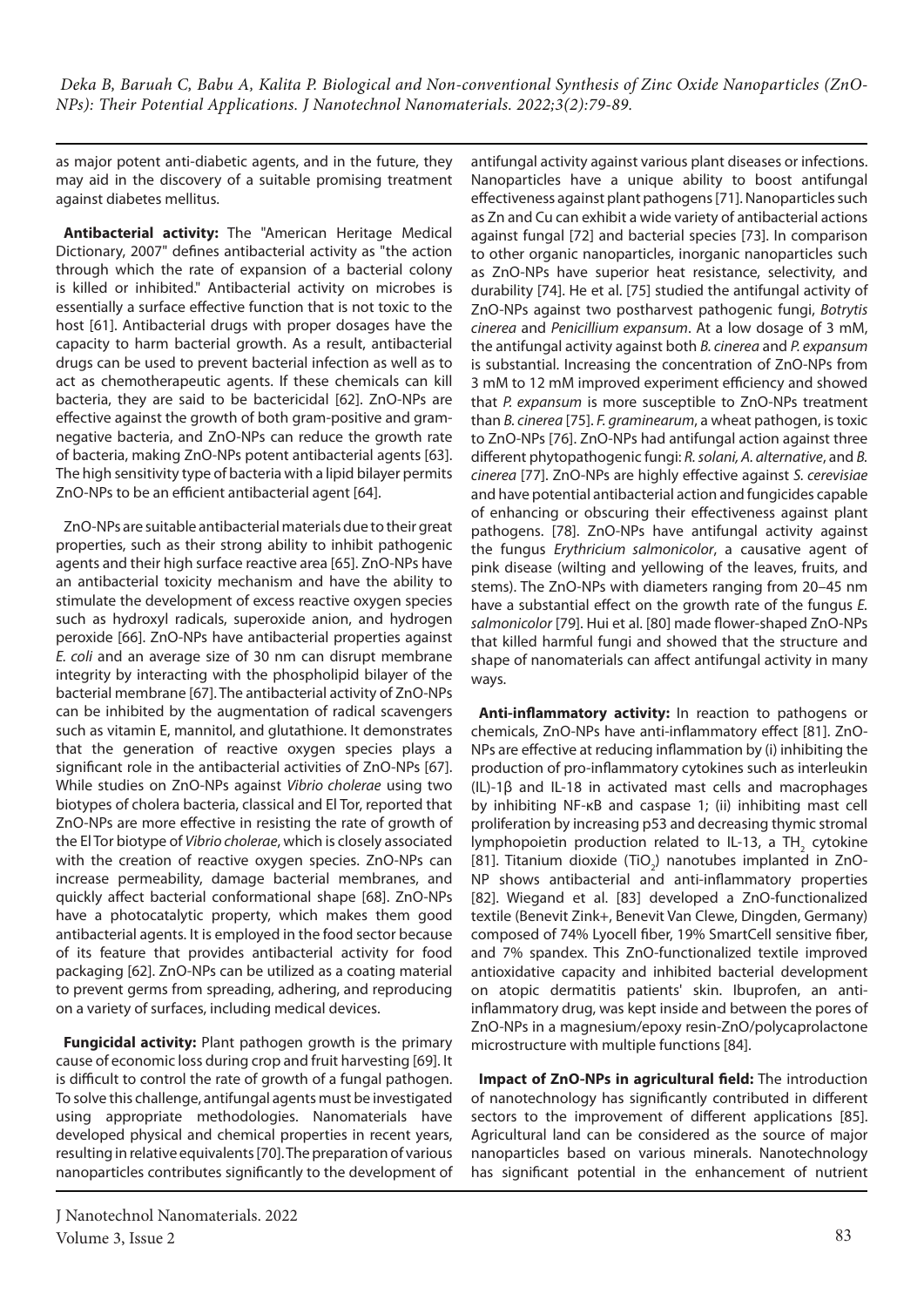delivery, quality, food safety, product traceability, as well as in the improvement of agricultural and food processing [86]. Agriculture is considered the backbone of third world economies, but now it is facing several problems, including urbanization, sustainable uses of resources, climate change, global warming, etc. Due to the increasing human population, food demand is increasing rapidly day by day. Therefore, we need to adopt efficient skills for the sustainable development of agriculture [87]. In this case, nanotechnology has an emphatic position in the alteration of agriculture and food products [88]. ZnO-NPs have the potential to enhance the growth and yield of food crops. The treatment of peanut seeds with ZnO-NPs has been shown to increase the rate of growth and development of peanut roots and stems [89]. Improved growth rates of cucumbers were observed when treated with a mixture of soil and ZnO-NPs [90]. While studying the growth rate of mung bean and chickpea with ZnO-NPs at low concentrations, Mahajan et al. [91] observed an improvement in root and shoot for mung bean and chickpea at concentrations of 20 mgL $^{-1}$  and 1 mgL $^{-1}$ , respectively. Other than optimal concentration, there is no significant growth in roots and shoots observed [91]. Improved root elongation of germinated radish and rapeseed was observed when treated with ZnO-NPs at a concentration of 2 mgL<sup>-1</sup>. Similarly, improved growth of ryegrass was observed when treated with ZnO-NPs at the same concentration [92]. Starch, total protein, dry mass, and oil levels are related to effective photosynthesis in ZnO-NPs-mediated wheat and maize [93]. ZnO can be used as a fertiliser for the deficiency of Zn in soils [94]. Hence, the colloidal solution of ZnO-NPs can be used as fertilizer. Such nanoparticles play an emphatic role in agriculture. The nanoparticle-based fertilizer is a plant micronutrient [88]. Cucumber growth can be accelerated by ZnO-mediated nanosize particles [95]. ZnO-NPs treated tomato plants' roots at a concentration of 8 mgL-1 show a great enhancement of photosynthetic efficiency [96]. Despite the intense enhancement of nanotechnology, there is no sustainable competition in the agricultural sector. Regarding the current situation, the agriculture sector must be enhanced to minimize food demand. In this case, the nanoparticles can explore or help the way by providing suitable nutrition for the plants to increase the production rate of food for the global population [97].

# **Delivery carrier**

Due to their safety for human consumption [98], ZnO-NPs have also been investigated as drug delivery carriers, treatments, and diagnostics for human biomedical uses. The mesoporous ZnO-graphene oxide (GO) nanoparticles coupled with TiO<sub>2</sub> nanoparticles might be employed for colon medication delivery. This is referred to as TiO2@ZnO-GO NPs. The TiO<sub>2</sub>@ZnO-GO NPs released drugs in a pH-dependent manner. The rate of drug release was faster at a neutral pH than at an acidic pH. Daunorubicin, doxorubicin, and plasmid DNA were covalently linked to ZnO-NPs to enable the delivery

of cancer therapies to particular areas of the body [99]. Additionally, ZnO-NPs have been employed in the treatment of bacterial infections, diabetes, wounds, and inflammation [100]. ZnO nanostructures have been utilized to fabricate biosensors such as nanowires capable of detecting glucose and core-shell nanorods capable of detecting ultraviolet radiation and hydrogen [101]. These ZnO nanotherapeutics, which can be regulated in terms of particle size and porosity, are beneficial for biomedical applications such as drug delivery and therapeutic activity.

# **Biosensors**

Biomedical diagnostic sensors based on ZnO-NPs have been developed for the detection of gases and biochemicals [102]. Internal surface adsorption is dependent on pore characteristics in gas sensors because they enable adsorbates to reach internal surfaces. Using ZnO-NPs gas sensors, they were able to detect ethanol and acetone swiftly and accurately [103]. Even in high relative humidity settings (>85%), Mndoped ZnO-NPs can detect acetone as low as two parts per million (ppm). For the health of mice and diabetic canines, zinc oxide nanorod field-effect transistors (FETs) were used to assess glucose, cholesterol, and urea levels in the animals' blood [104]. For optical and impedimetric experiments, gold (Au)-ZnO hybrid NP films were used [105]. Zinc oxide electrodes on flexible porous polyimide substrates were made [106] so that cardiac troponin could be found.

# **Imaging Agents**

Quantum dots (QDs) are semiconductor nanoparticles with unique optical and electrical characteristics and fluorescence for bioimaging applications (1–10 nm) [107]. Photoluminescent quantum yields are increased and protected against photobleaching in core-shell arrangements [107]. Nanospheres of SiO<sub>2</sub> (150-200 nm) were coated with ZnO QDs (photoluminescent ZnO QDs, 3–4 nm) for bioimaging applications. QDs can be employed for imaging and medication delivery in pharmaceutical and biological applications [107- 109]. For near-infrared excitation, nanocrystals with folic acidmodified ZnO nanocrystals have been used [110].

A recent study demonstrated that co-exposure of ZnO-NPs with GNs decreased the accumulation of Zn. The accumulation and removal of Zn from ZnO-NPs in blackfish (*Capoeta fusca*) is dependent on tissue, exposure concentration, and time, as well as graphene nanosheets (GN) [111]. Furthermore, chemically synthetized ZnO-NPs have been recognized as the strongest photocatalysts [112]. Recent studies have revealed that nanomaterials containing zinc, in particular zinc oxide nanoparticles (ZnO-NPs), are becoming increasingly desirable as innovative agents for medical applications, even though the significance of zinc as a trace element in the human body has been overlooked for a long time. Zinc oxide is biocompatible, which means that its antibacterial, antifungal, antiviral, and anticancer properties can be used in medicine [113].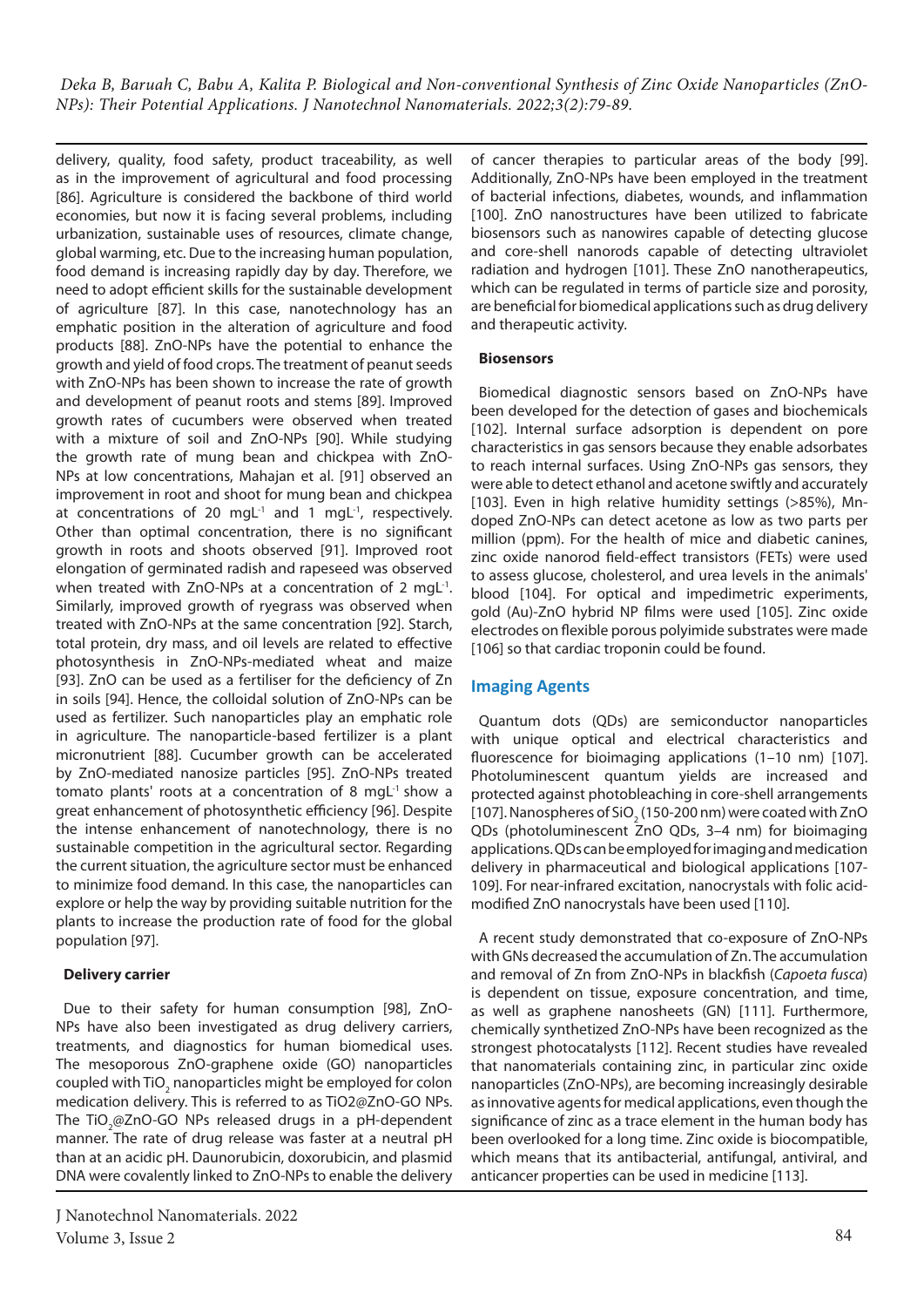# **Conclusion**

Due to their diverse properties, functions, and applications, ZnO-NPs are one of the most versatile substances. ZnO-NPs can be produced via conventional (physical, chemical, and biological) and unconventional (microfluidic reactor-based) methods. Green synthesis of ZnO NPs is far safer and more ecologically friendly than chemical synthesis since it does not produce hazardous byproduct molecules. As colloidal solutions of ZnO NPs are utilized in nanofertilizers. For possible biological applications, the antioxidant, antibacterial, antifungal, anticancer, and antidiabetic properties of ZnO-NPs have all been explored. ZnO-NPs' superior anticancer mechanism is not fully known. Hence, *in vitro* and *in vivo* approaches may be needed for the treatment of a number of diseases, including cancer treatments and other biological applications. The mechanism of ZnO-NPs' toxicity, which has a significant inhibiting effect on malignant cells and microorganisms, remains unexplained. Because biomolecules are particularly sensitive to variations in temperature and pH, biological applications of ZnO-NPs require high-quality nanoparticles in aqueous solution at physiological pH and temperature. Conceptually, there is an urgent need for a better understanding of the relationship between the size, shape, and structure of ZnO-NPs as well as how to control their ability to interact electronically and chemically with biological molecules and their sensing (biological and chemical) capabilities.

# **Acknowledgement**

The authors are thankful to the Director, Tea Research Association, the Principal, Darrang College and the Principal Eastern Karbi Anglong College for their encouragement and support.

#### **References**

1. Yeh YC, Creran B, Rotello VM. Gold Nanoparticles: Preparation, Properties, And Applications in Bionanotechnology. Nanoscale. 2012;4(6):1871-80.

2. Handy RD, Von der Kammer F, Lead JR, Hassellöv M, Owen R, Crane M. The Ecotoxicology and Chemistry of Manufactured Nanoparticles. Ecotoxicology. 2008 May;17(4):287-314.

3. Gowda R, Jones NR, Banerjee S, Robertson GP. Use Of Nanotechnology to Develop Multi-Drug Inhibitors for Cancer Therapy. Journal Of Nanomedicine & Nanotechnology. 2013 Dec 1;4(6).

4. Elshama SS, Abdallah ME, Abdel-Karim RI. Zinc Oxide Nanoparticles: Therapeutic Benefits and Toxicological Hazards. The Open Nanomedicine Journal. 2018 Jul 19;5(1).

5. Kolekar TV, Yadav HM, Bandgar SS, Deshmukh PY. Synthesis By Sol–Gel Method and Characterization of Zno Nanoparticles. Indian Streams Research Journal. 2011;1(1):1-4.

6. Shah MA, Al-Marzouki FM. Zinc Oxide Nanorods Prepared in Mixed Solvents. Materials Sciences and Applications. 2010 Jun 30;1(2):77-80.

7. McNeil SE. Nanoparticle Therapeutics: A Personal Perspective. Wiley Interdisciplinary Reviews: Nanomedicine and Nanobiotechnology. 2009 May;1(3):264-71.

8. Vizirianakis IS. Nanomedicine And Personalized Medicine Toward the Application of Pharmacotyping in Clinical Practice to Improve Drug-Delivery Outcomes. Nanomedicine: Nanotechnology, Biology and Medicine. 2011 Feb 1;7(1):11-7.

9. Agarwal H, Kumar SV, Rajeshkumar S. A Review on Green Synthesis of Zinc Oxide Nanoparticles–An Eco-Friendly Approach. Resource-Efficient Technologies. 2017 Dec 1;3(4):406-13.

10. Agarwal H, Menon S, Kumar SV, Rajeshkumar S. Mechanistic Study on Antibacterial Action of Zinc Oxide Nanoparticles Synthesized Using Green Route. Chemico-Biological Interactions. 2018 Apr 25; 286:60-70.

11. Raja A, Ashokkumar S, Marthandam RP, Jayachandiran J, Khatiwada CP, Kaviyarasu K, et al. Eco-Friendly Preparation of Zinc Oxide Nanoparticles Using Tabernaemontana Divaricata and Its Photocatalytic and Antimicrobial Activity. Journal Of Photochemistry and Photobiology B: Biology. 2018 Apr 1; 181:53-8.

12. Rajabairavi N, Raju CS, Karthikeyan C, Varutharaju K, Nethaji S, Hameed AS, et al. Biosynthesis of Novel Zinc Oxide Nanoparticles (Zno Nps) Using Endophytic Bacteria Sphingobacterium Thalpophilum. Inrecent Trends in Materials Science and Applications 2017 (pp. 245-254). Springer, Cham.

13. Rauf MA, Owais M, Rajpoot R, Ahmad F, Khan N, Zubair S. Biomimetically Synthesized Zno Nanoparticles Attain Potent Antibacterial Activity Against Less Susceptible S. Aureus Skin Infection in Experimental Animals. RSC Advances. 2017;7(58):36361- 73.

14. Taran M, Rad M, Alavi M. Biosynthesis of Tio2 and Zno Nanoparticles by Halomonas Elongata IBRC-M 10214 In Different Conditions of Medium. Bioimpacts: BI. 2018;8(2):81.

15. Kalpana VN, Kataru BA, Sravani N, Vigneshwari T, Panneerselvam A, Rajeswari VD. Biosynthesis Of Zinc Oxide Nanoparticles Using Culture Filtrates of Aspergillus Niger: Antimicrobial Textiles and Dye Degradation Studies. OpenNano. 2018 Jan 1; 3:48-55.

16. Moghaddam AB, Moniri M, Azizi S, Rahim RA, Ariff AB, Saad WZ, et al. Biosynthesis of Zno Nanoparticles by A New Pichia Kudriavzevii Yeast Strain and Evaluation of Their Antimicrobial and Antioxidant Activities. Molecules. 2017 Jun;22(6):872.

17. Król A, Pomastowski P, Rafińska K, Railean-Plugaru V, Buszewski B. Zinc Oxide Nanoparticles: Synthesis, Antiseptic Activity and Toxicity Mechanism. Advances In Colloid and Interface Science. 2017 Nov 1; 249:37-52.

18. Ambika S, Sundrarajan M. Green Biosynthesis of Zno Nanoparticles Using Vitex Negundo L. Extract: Spectroscopic Investigation of Interaction Between Zno Nanoparticles and Human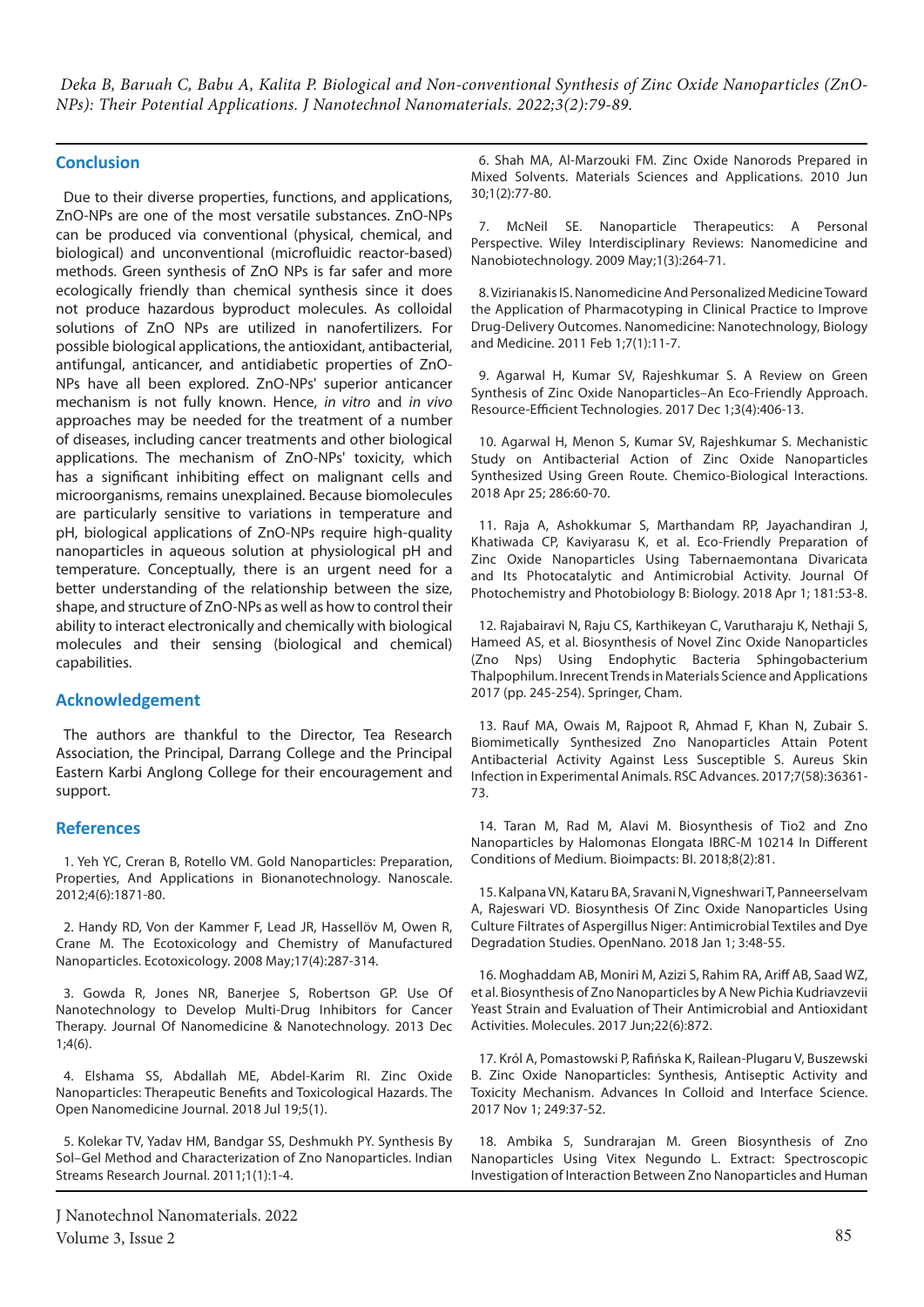Serum Albumin. Journal Of Photochemistry and Photobiology B: Biology. 2015 Aug 1; 149:143-8.

19. Divya M, Vaseeharan B, Abinaya M, Vijayakumar S, Govindarajan M, Alharbi NS, et al. Biopolymer Gelatin-Coated Zinc Oxide Nanoparticles Showed High Antibacterial, Antibiofilm and Anti-Angiogenic Activity. Journal Of Photochemistry and Photobiology B: Biology. 2018 Jan 1; 178:211-8.

20. Hao N, Zhang M, Zhang JX. Microfluidics For Zno Micro-/ Nanomaterials Development: Rational Design, Controllable Synthesis, And On-Chip Bioapplications. Biomaterials Science. 2020;8(7):1783-801.

21. Kang HW, Leem J, Yoon SY, Sung HJ. Continuous Synthesis of Zinc Oxide Nanoparticles in A Microfluidic System for Photovoltaic Application. Nanoscale. 2014;6(5):2840-6.

22. Janasek D, Franzke J, Manz A. Scaling and The Design of Miniaturized Chemical-Analysis Systems. Nature. 2006 Jul;442(7101):374-80.

23. Xing Y, Dittrich PS. One-Dimensional Nanostructures: Microfluidic-Based Synthesis, Alignment and Integration Towards Functional Sensing Devices. Sensors. 2018 Jan;18(1):134.

24. Li LL, Li X, Wang H. Microfluidic Synthesis of Nanomaterials for Biomedical Applications. Small Methods. 2017 Aug;1(8):1700140.

25. Elvira KS, Wootton RC, deMello AJ. The Past, Present and Potential for Microfluidic Reactor Technology in Chemical Synthesis. Nature Chemistry. 2013 Nov;5(11):905-15.

26. Azzouz I, Habba YG, Capochichi-Gnambodoe M, Marty F, Vial J, Leprince-Wang Y, et al. Zinc Oxide Nano-Enabled Microfluidic Reactor for Water Purification and Its Applicability to Volatile Organic Compounds. Microsystems & Nanoengineering. 2018 Feb 26;4(1):1-7.

27. Joo J, Chow BY, Prakash M, Boyden ES, Jacobson JM. Face-Selective Electrostatic Control of Hydrothermal Zinc Oxide Nanowire Synthesis. Nature Materials. 2011 Aug;10(8):596-601.

28. Kraus I, Li S, Knauer A, Schmutz M, Faerber J, Serra CA, et al. Continuous-Microflow Synthesis and Morphological Characterization of Multiscale Composite Materials Based on Polymer Microparticles and Inorganic Nanoparticles. Journal Of Flow Chemistry. 2014 Jul 1;4(2):72-8.

29. Shen C, James SA, de Jonge MD, Turney TW, Wright PF, Feltis BN. Relating Cytotoxicity, Zinc Ions, And Reactive Oxygen in Zno Nanoparticle–Exposed Human Immune Cells. Toxicological Sciences. 2013 Nov 1;136(1):120-30.

30. Jiang J, Pi J, Cai J. The Advancing of Zinc Oxide Nanoparticles for Biomedical Applications. Bioinorganic Chemistry and Applications. 2018 Oct;2018.

31. Soren S, Kumar S, Mishra S, Jena PK, Verma SK, Parhi P. Evaluation of Antibacterial and Antioxidant Potential of The Zinc Oxide Nanoparticles Synthesized by Aqueous and Polyol Method. Microbial Pathogenesis. 2018 Jun 1; 119:145-51.

32. Zago MP, Oteiza PI. The Antioxidant Properties of Zinc: Interactions with Iron and Antioxidants. Free Radical Biology and Medicine. 2001 Jul 15;31(2):266-74.

33. Badkoobeh P, Parivar K, Kalantar SM, Hosseini SD, Salabat A. Effect of Nano-Zinc Oxide on Doxorubicin-Induced Oxidative Stress and Sperm Disorders in Adult Male Wistar Rats. Iranian Journal of Reproductive Medicine. 2013 May;11(5):355.

34. Dawei AI, Zhisheng W, Anguo Z. Protective Effects of Nano-Zno on The Primary Culture Mice Intestinal Epithelial Cells In In Vitro Against Oxidative Injury.

35. Das D, Nath BC, Phukon P, Dolui SK. Synthesis of Zno Nanoparticles and Evaluation of Antioxidant and Cytotoxic Activity. Colloids And Surfaces B: Biointerfaces. 2013 Nov 1; 111:556-60.

36. Sharma V, Anderson D, Dhawan A. Zinc Oxide Nanoparticles Induce Oxidative DNA Damage And ROS-Triggered Mitochondria Mediated Apoptosis in Human Liver Cells (HepG2). Apoptosis. 2012 Aug;17(8):852-70.

37. Atef HA, Mansour MK, Ibrahim EM, Sayed El-Ahl RM, Al-Kalamawey NM, El Kattan YA, et al. Efficacy of Zinc Oxide Nanoparticles and Curcumin in Amelioration the Toxic Effects in Aflatoxicated Rabbits. Int. J. Curr. Microbiol. Appl. Sci. 2016 Dec;5(12):795-818.

38. Richard JL. Some Major Mycotoxins and Their Mycotoxicoses— An Overview. International Journal of Food Microbiology. 2007 Oct 20;119(1-2):3-10.

39. Sharma H, Kumar K, Choudhary C, Mishra PK, Vaidya B. Development and Characterization of Metal Oxide Nanoparticles for The Delivery of Anticancer Drug. Artificial Cells, Nanomedicine, And Biotechnology. 2016 Feb 17;44(2):672-9.

40. Zhang Y, R Nayak T, Hong H, Cai W. Biomedical Applications of Zinc Oxide Nanomaterials. Current Molecular Medicine. 2013 Dec 1;13(10):1633-45.

41. Martínez-Carmona M, Gun'Ko Y, Vallet-Regí M. Zno Nanostructures for Drug Delivery and Theranostic Applications. Nanomaterials. 2018 Apr;8(4):268.

42. Ostrovsky S, Kazimirsky G, Gedanken A, Brodie C. Selective Cytotoxic Effect of Zno Nanoparticles on Glioma Cells. Nano Research. 2009 Nov;2(11):882-90.

43. Akhtar MJ, Ahamed M, Kumar S, Khan MM, Ahmad J, Alrokayan SA. Zinc Oxide Nanoparticles Selectively Induce Apoptosis in Human Cancer Cells Through Reactive Oxygen Species. International Journal of Nanomedicine. 2012; 7:845.

44. Rao MD, Gautam P. Synthesis and Characterization of Zno Nanoflowers Using C Hlamydomonas Reinhardtii: A Green Approach. Environmental Progress & Sustainable Energy. 2016 Jul;35(4):1020-6.

45. Chakraborti S, Chakraborty S, Saha S, Manna A, Banerjee S, Adhikary A, et al. PEG-Functionalized Zinc Oxide Nanoparticles Induce Apoptosis in Breast Cancer Cells Through Reactive Oxygen Species-Dependent Impairment of DNA Damage Repair Enzyme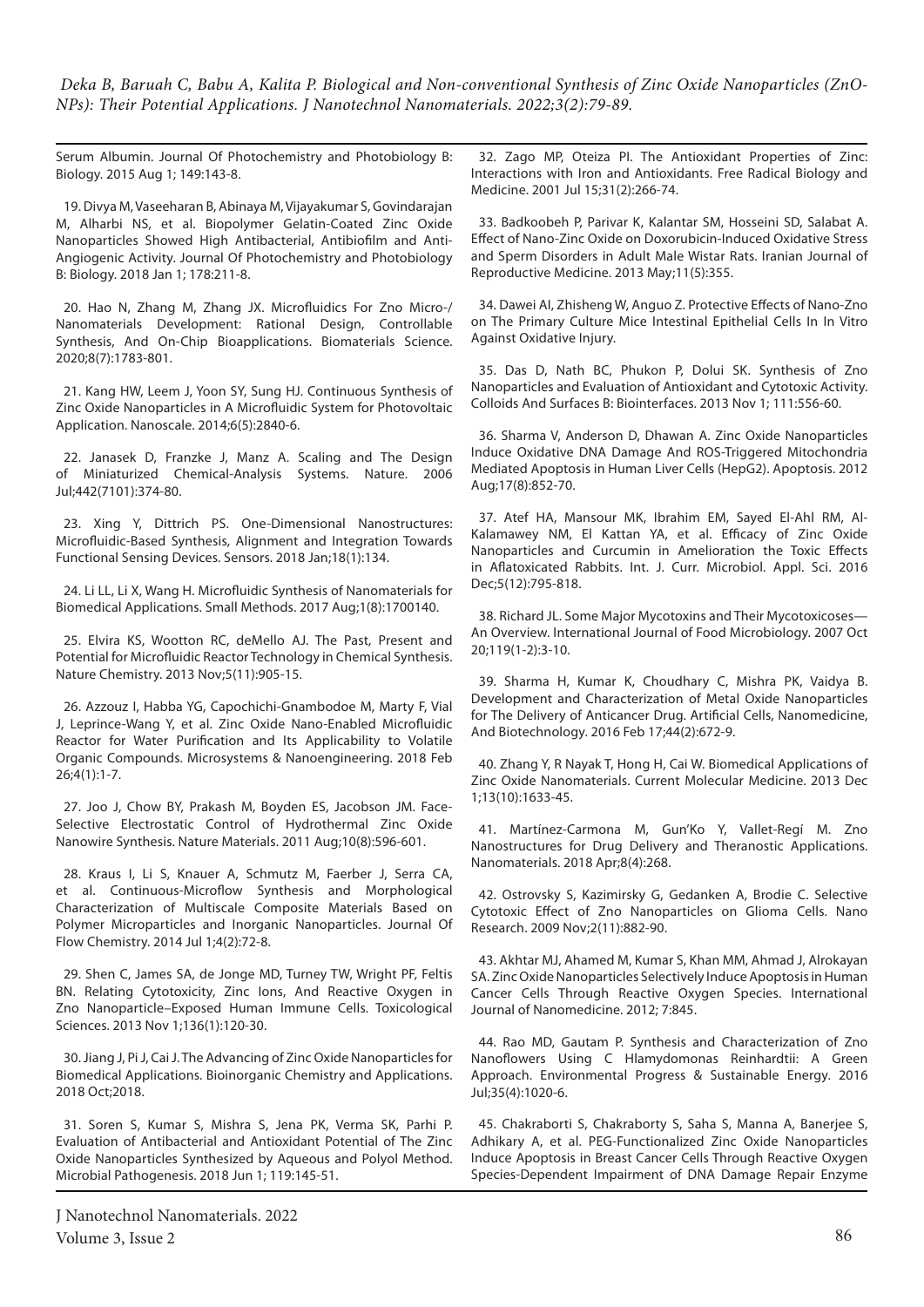NEIL2. Free Radical Biology and Medicine. 2017 Feb 1; 103:35-47.

46. Tanino R, Amano Y, Tong X, Sun R, Tsubata Y, Harada M, et al. Anticancer Activity of ZnO Nanoparticles Against Human Small-Cell Lung Cancer in An Orthotopic Mouse Model. Molecular Cancer Therapeutics. 2020 Feb 1;19(2):502-12.

47. Bai DP, Zhang XF, Zhang GL, Huang YF, Gurunathan S. Zinc Oxide Nanoparticles Induce Apoptosis and Autophagy in Human Ovarian Cancer Cells. International Journal of Nanomedicine. 2017; 12:6521.

48. Sharma V, Singh P, Pandey AK, Dhawan A. Induction of Oxidative Stress, DNA Damage and Apoptosis in Mouse Liver After Sub-Acute Oral Exposure to Zinc Oxide Nanoparticles. Mutation Research/Genetic Toxicology and Environmental Mutagenesis. 2012 Jun 14;745(1-2):84-91.

49. Arakha M, Roy J, Nayak PS, Mallick B, Jha S. Zinc Oxide Nanoparticle Energy Band Gap Reduction Triggers the Oxidative Stress Resulting into Autophagy-Mediated Apoptotic Cell Death. Free Radical Biology and Medicine. 2017 Sep 1; 110:42-53.

50. Zhang J, Qin X, Wang B, Xu G, Qin Z, Wang J, et al. Zinc Oxide Nanoparticles Harness Autophagy to Induce Cell Death in Lung Epithelial Cells. Cell Death & Disease. 2017 Jul;8(7): e2954-.

51. Zimmet P, Alberti KG, Shaw J. Global and Societal Implications of The Diabetes Epidemic. Nature. 2001 Dec;414(6865):782-7.

52. Arthur BC, Chausmer S. Zinc, Insulin and Diabetes. J Am Coll Nutri. 1998;17(2):109-15.

53. Malizia R, Scorsone A, D'Angelo P, Pitrolo L, Giordano C. Zinc Deficiency and Cell-Mediated and Humoral Autoimmunity of Insulin-Dependent Diabetes in Thalassemic Subjects. Journal Of Pediatric Endocrinology & Metabolism: JPEM. 1998 Jan 1; 11:981-4.

54. Nazarizadeh A, Asri-Rezaie S. Comparative Study of Antidiabetic Activity and Oxidative Stress Induced by Zinc Oxide Nanoparticles and Zinc Sulfate in Diabetic Rats. AAPS PharmSciTech. 2016 Aug;17(4):834-43.

55. Hussein J, El-Banna M, Razik TA, El-Naggar ME. Biocompatible Zinc Oxide Nanocrystals Stabilized Via Hydroxyethyl Cellulose for Mitigation of Diabetic Complications. International Journal of Biological Macromolecules. 2018 Feb 1; 107:748-54.

56. Bayrami A, Parvinroo S, Habibi-Yangjeh A, Rahim Pouran S. Bio-Extract-Mediated Zno Nanoparticles: Microwave-Assisted Synthesis, Characterization and Antidiabetic Activity Evaluation. Artificial Cells, Nanomedicine, And Biotechnology. 2018 May 19;46(4):730-9.

57. Amiri A, Dehkordi RA, Heidarnejad MS, Dehkordi MJ. Effect Of the Zinc Oxide Nanoparticles and Thiamine for The Management of Diabetes in Alloxan-Induced Mice: A Stereological and Biochemical Study. Biological Trace Element Research. 2018 Feb;181(2):258-64.

58. Wahba NS, Shaban SF, Kattaia AA, Kandeel SA. Efficacy of Zinc Oxide Nanoparticles in Attenuating Pancreatic Damage in A Rat Model of Streptozotocin-Induced Diabetes. Ultrastructural Pathology. 2016 Nov 1;40(6):358-73.

59. Umrani RD, Paknikar KM. Zinc Oxide Nanoparticles Show Antidiabetic Activity in Streptozotocin-Induced Type 1 And 2 Diabetic Rats. Nanomedicine. 2014 Jan;9(1):89-104.

60. Gawade VV, Gavade NL, Shinde HM, Babar SB, Kadam AN, Garadkar KM. Green Synthesis of Zno Nanoparticles by Using Calotropis Procera Leaves for The Photodegradation of Methyl Orange. Journal Of Materials Science: Materials in Electronics. 2017 Sep;28(18):14033-9.

61. Wahab R, Kim YS, Mishra A, Yun SI, Shin HS. Formation Of Zno Micro-Flowers Prepared Via Solution Process and Their Antibacterial Activity. Nanoscale Research Letters. 2010 Oct;5(10):1675-81.

62. Sirelkhatim A, Mahmud S, Seeni A, Kaus NH, Ann LC, Bakhori SK, et al. Review on Zinc Oxide Nanoparticles: Antibacterial Activity and Toxicity Mechanism. Nano-Micro Letters. 2015 Jul;7(3):219-42.

63. Reddy KM, Feris K, Bell J, Wingett DG, Hanley C, Punnoose A. Selective Toxicity of Zinc Oxide Nanoparticles to Prokaryotic and Eukaryotic Systems. Applied Physics Letters. 2007 May 21;90(21):213902.

64. Dutta RK, Sharma PK, Bhargava R, Kumar N, Pandey AC. Differential Susceptibility of Escherichia Coli Cells Toward Transition Metal-Doped and Matrix-Embedded Zno Nanoparticles. The Journal of Physical Chemistry B. 2010 Apr 29;114(16):5594-9.

65. Shi LE, Li ZH, Zheng W, Zhao YF, Jin YF, Tang ZX. Synthesis, Antibacterial Activity, Antibacterial Mechanism and Food Applications of Zno Nanoparticles: A Review. Food Additives & Contaminants: Part A. 2014 Feb 1;31(2):173-86.

66. Zhang ZY, Xiong HM. Photoluminescent ZnO Nanoparticles and Their Biological Applications. Materials. 2015 Jun;8(6):3101-27.

67. Jiang J, Pi J, Cai J. The Advancing of Zinc Oxide Nanoparticles for Biomedical Applications. Bioinorganic Chemistry and Applications. 2018 Oct;2018.

68. Sarwar S, Chakraborti S, Bera S, Sheikh IA, Hoque KM, Chakrabarti P. The Antimicrobial Activity of ZnO Nanoparticles Against Vibrio Cholerae: Variation in Response Depends on Biotype. Nanomedicine: Nanotechnology, Biology and Medicine. 2016 Aug 1;12(6):1499-509.

69. Spadaro D, Garibaldi A, Gullino ML. Control of Penicillium Expansum and Botrytis Cinerea on Apple Combining a Biocontrol Agent with Hot Water Dipping and Acibenzolar-S-Methyl, Baking Soda, Or Ethanol Application. Postharvest Biology and Technology. 2004 Aug 1;33(2):141-51.

70. Stoimenov PK, Klinger RL, Marchin GL, Klabunde KJ. Metal Oxide Nanoparticles as Bactericidal Agents. Langmuir. 2002 Aug 20;18(17):6679-86.

71. Xu J, Zhao X, Han X, Du Y. Antifungal Activity of Oligochitosan Against Phytophthora Capsici and Other Plant Pathogenic Fungi In Vitro. Pesticide Biochemistry and Physiology. 2007 Mar 1;87(3):220- 8.

72. Ouda SM. Antifungal Activity of Silver and Copper Nanoparticles on Two Plant Pathogens, Alternaria Alternata and Botrytis Cinerea.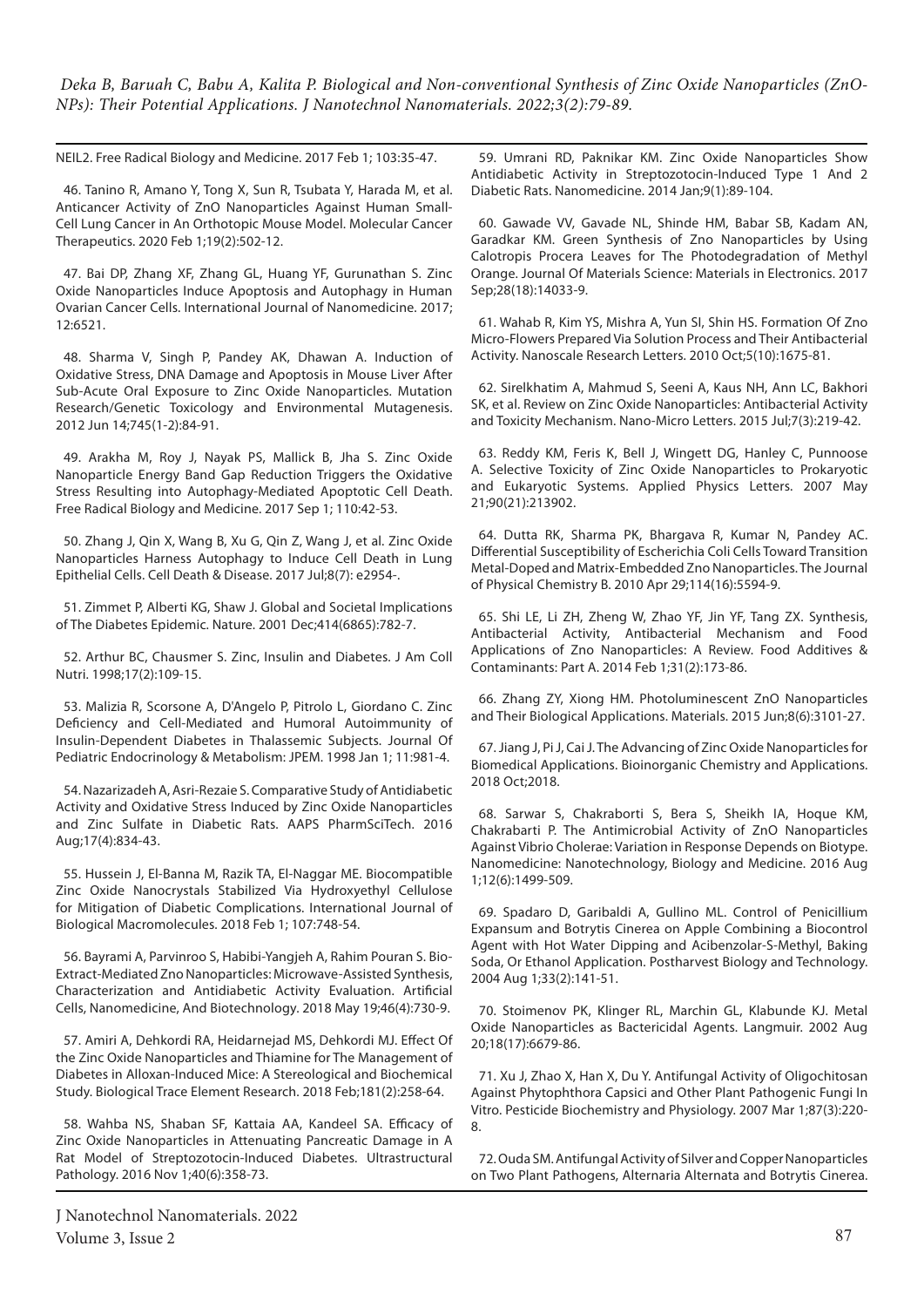Research Journal of Microbiology. 2014 Jan 1;9(1):34.

73. Chatterjee AK, Sarkar RK, Chattopadhyay AP, Aich P, Chakraborty R, Basu T. A Simple Robust Method for Synthesis of Metallic Copper Nanoparticles of High Antibacterial Potency Against E. Coli. Nanotechnology. 2012 Feb 1;23(8):085103.

74. Padmavathy N, Vijayaraghavan R. Enhanced Bioactivity of ZnO Nanoparticles—An Antimicrobial Study. Science And Technology of Advanced Materials. 2008 Sep 1.

75. He L, Liu Y, Mustapha A, Lin M. Antifungal Activity of Zinc Oxide Nanoparticles Against Botrytis Cinerea and Penicillium Expansum. Microbiological Research. 2011 Mar 20;166(3):207-15.

76. Dimkpa CO, McLean JE, Britt DW, Anderson AJ. Antifungal Activity of ZnO Nanoparticles and their Interactive Effect with a Biocontrol Bacterium on Growth Antagonism of the Plant Pathogen Fusarium Graminearum. Biometals. 2013 Dec;26(6):913-24.

77. Al-Dhabaan FA, Shoala T, Ali AA, Alaa M, Abd-Elsalam K, Abd-Elsalam K. Chemically-Produced Copper, Zinc Nanoparticles and Chitosan-Bimetallic Nanocomposites and Their Antifungal Activity Against Three Phytopathogenic Fungi. Int. J. Agric. Technol. 2017;13(5):753-69.

78. Jamdagni P, Rana JS, Khatri P, Nehra K. Comparative Account of Antifungal Activity of Green and Chemically Synthesized Zinc Oxide Nanoparticles in Combination with Agricultural Fungicides. International Journal of Nano Dimension. 2018 Apr 1;9(2):198-208.

79. Arciniegas-Grijalba PA, Patiño-Portela MC, Mosquera-Sánchez LP, Guerrero-Vargas JA, Rodríguez-Páez JE. ZnO Nanoparticles (ZnO-NPs) And Their Antifungal Activity Against Coffee Fungus Erythricium Salmonicolor. Applied Nanoscience. 2017 Jun;7(5):225- 41.

80. Hui A, Liu J, Ma J. Synthesis and Morphology-Dependent Antimicrobial Activity of Cerium Doped Flower-Shaped ZnO Crystallites Under Visible Light Irradiation. Colloids and Surfaces A: Physicochemical and Engineering Aspects. 2016 Oct 5; 506:519-25.

81. Agarwal H, Nakara A, Shanmugam VK. Anti-Inflammatory Mechanism of Various Metal and Metal Oxide Nanoparticles Synthesized Using Plant Extracts: A Review. Biomedicine & Pharmacotherapy. 2019 Jan 1; 109:2561-72.

82. Yao S, Feng X, Lu J, Zheng Y, Wang X, Volinsky AA, et al. Antibacterial Activity and Inflammation Inhibition of ZnO Nanoparticles Embedded TiO2 Nanotubes. Nanotechnology. 2018 Apr 16;29(24):244003.

83. Wiegand C, Hipler UC, Boldt S, Strehle J, Wollina U. Skin-Protective Effects of a Zinc Oxide-Functionalized Textile and Its Relevance for Atopic Dermatitis. Clinical, Cosmetic and Investigational Dermatology. 2013; 6:115.

84. Dong H, Li Q, Tan C, Bai N, Cai P. Bi-Directional Controlled Release of Ibuprofen and Mg2+ From Magnesium Alloys Coated by Multifunctional Composite. Materials Science and Engineering: C. 2016 Nov 1; 68:512-8.

85. Nikalje AP. Nanotechnology and Its Applications in Medicine.

Med Chem. 2015;5(2):081-9.

86. Dasgupta N, Ranjan S, Ramalingam C. Applications of Nanotechnology in Agriculture and Water Quality Management. Environmental Chemistry Letters. 2017 Dec;15(4):591-605.

87. Chen H, Yada R. Nanotechnologies in Agriculture: New Tools for Sustainable Development. Trends In Food Science & Technology. 2011 Nov 1;22(11):585-94.

88. Sabir S, Arshad M, Chaudhari SK. Zinc Oxide Nanoparticles for Revolutionizing Agriculture: Synthesis and Applications. The Scientific World Journal. 2014 Oct;2014.

89. Prasad TN, Sudhakar P, Sreenivasulu Y, Latha P, Munaswamy V, Reddy KR, et al. Effect of Nanoscale Zinc Oxide Particles on the Germination, Growth and Yield of Peanut. Journal of Plant Nutrition. 2012 Apr 1;35(6):905-27.

90. Zhao L, Sun Y, Hernandez-Viezcas JA, Servin AD, Hong J, Niu G, et al. Influence of CeO2 and ZnO Nanoparticles on Cucumber Physiological Markers and Bioaccumulation of Ce and Zn: A Life Cycle Study. Journal Of Agricultural and Food Chemistry. 2013 Dec 11;61(49):11945-51.

91. Mahajan P, Dhoke SK, Khanna AS. Effect of Nano-ZnO Particle Suspension on Growth of Mung (Vigna Radiata) and Gram (Cicer Arietinum) Seedlings Using Plant Agar Method. Journal Of Nanotechnology. 2011 Oct;2011.

92. Lin D, Xing B. Phytotoxicity of Nanoparticles: Inhibition of Seed Germination and Root Growth. Environmental Pollution. 2007 Nov 1;150(2):243-50.

93. Rizwan M, Ali S, Ali B, Adrees M, Arshad M, Hussain A, et al. Zinc and Iron Oxide Nanoparticles Improved the Plant Growth and Reduced the Oxidative Stress and Cadmium Concentration in Wheat. Chemosphere. 2019 Jan 1; 214:269-77.

94. Mortvedt JJ. Crop Response to Level of Water-Soluble Zinc in Granular Zinc Fertilizers. Fertilizer Research. 1992 Oct;33(3):249-55.

95. Moghaddasi S, Fotovat A, Karimzadeh F, Khazaei HR, Khorassani R, Lakzian A. Effects of Coated and Non-Coated Zno Nano Particles on Cucumber Seedlings Grown in Gel Chamber. Archives of Agronomy and Soil Science. 2017 Jul 3;63(8):1108-20.

96. Faizan M, Bhat JA, Chen C, Alyemeni MN, Wijaya L, Ahmad P, et al. Zinc Oxide Nanoparticles (ZnO-NPs) Induce Salt Tolerance by Improving the Antioxidant System and Photosynthetic Machinery in Tomato. Plant Physiology and Biochemistry. 2021 Apr 1; 161:122- 30.

97. Mba C, Guimaraes EP, Ghosh K. Re-Orienting Crop Improvement for The Changing Climatic Conditions of the 21st Century. Agriculture & Food Security. 2012 Dec;1(1):1-7.

98. Huang X, Zheng X, Xu Z, Yi C. ZnO-Based Nanocarriers for Drug Delivery Application: From Passive to Smart Strategies. International Journal of Pharmaceutics. 2017 Dec 20;534(1-2):190-4.

99. Liu J, Huang H, Zhao H, Yan X, Wu S, Li Y, et al. Enhanced Gas Sensitivity and Selectivity on Aperture-Controllable 3D